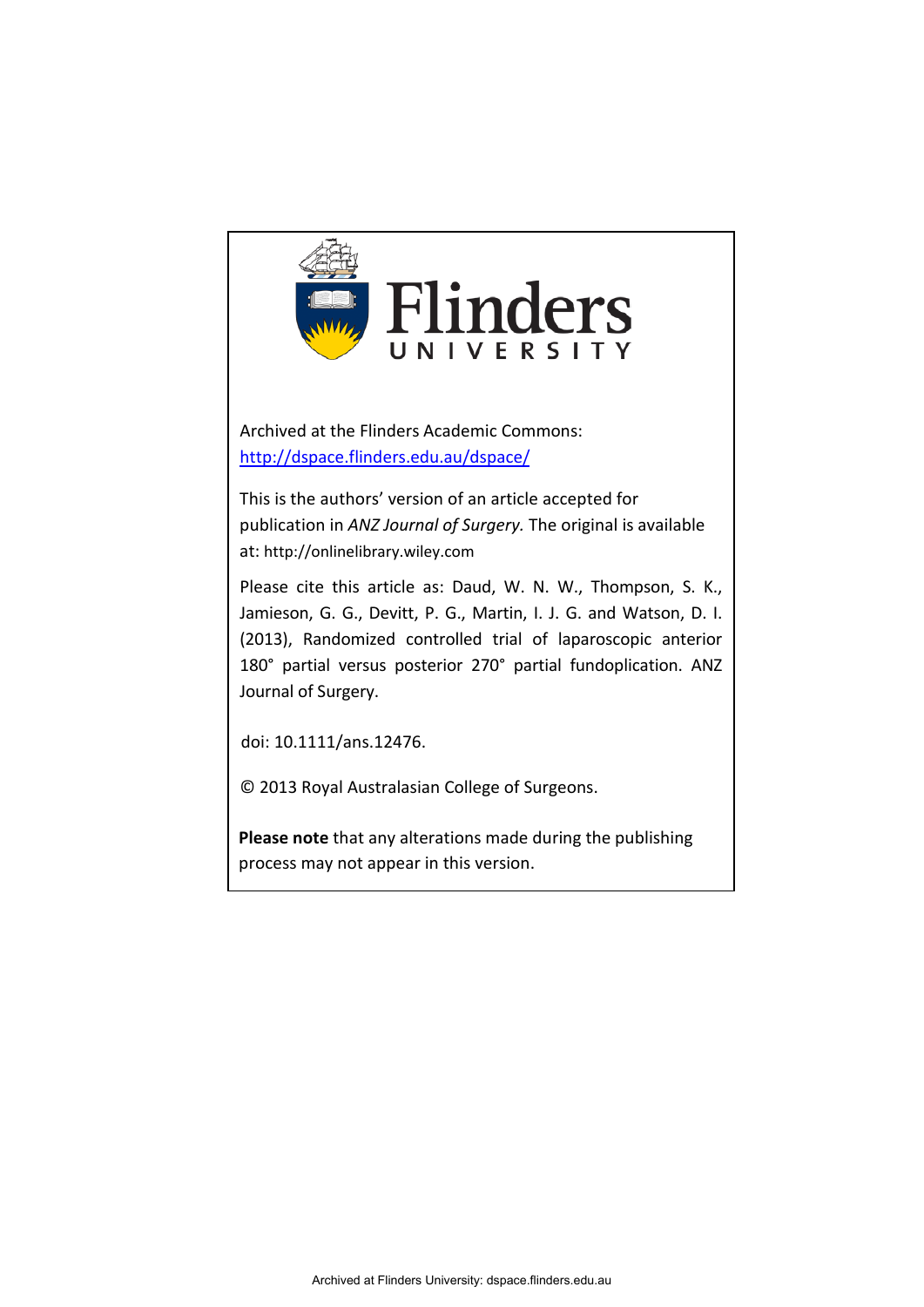# **Randomized Controlled Trial of Laparoscopic Anterior 180° Partial vs. Posterior 270° Partial Fundoplication**

Wan Najmi Wan Daud MD,  $MS<sup>1</sup>$ 

Sarah K Thompson PhD, FRCSC, FRACS<sup>2</sup> Glyn G Jamieson  $MS, FRACS<sup>2</sup>$ 

Peter G Devitt MS FRCS, FRACS<sup>2</sup>

Ian JG Martin MBBS FRACS<sup>3</sup>

David I Watson MD,  $FRACS<sup>1</sup>$ 

<sup>1</sup>Flinders University of South Australia, Adelaide, South Australia; <sup>2</sup>University of Adelaide, Adelaide, South Australia; <sup>3</sup>University of Queensland, Brisbane, Australia.

#### **AUTHOR FOR CORRESPONDENCE**

Professor David I Watson Flinders University Department of Surgery Room 3D211, Flinders Medical Centre Bedford Park South Australia, 5042 AUSTRALIA [david.watson@flinders.edu.au](mailto:david.watson@flinders.edu.au)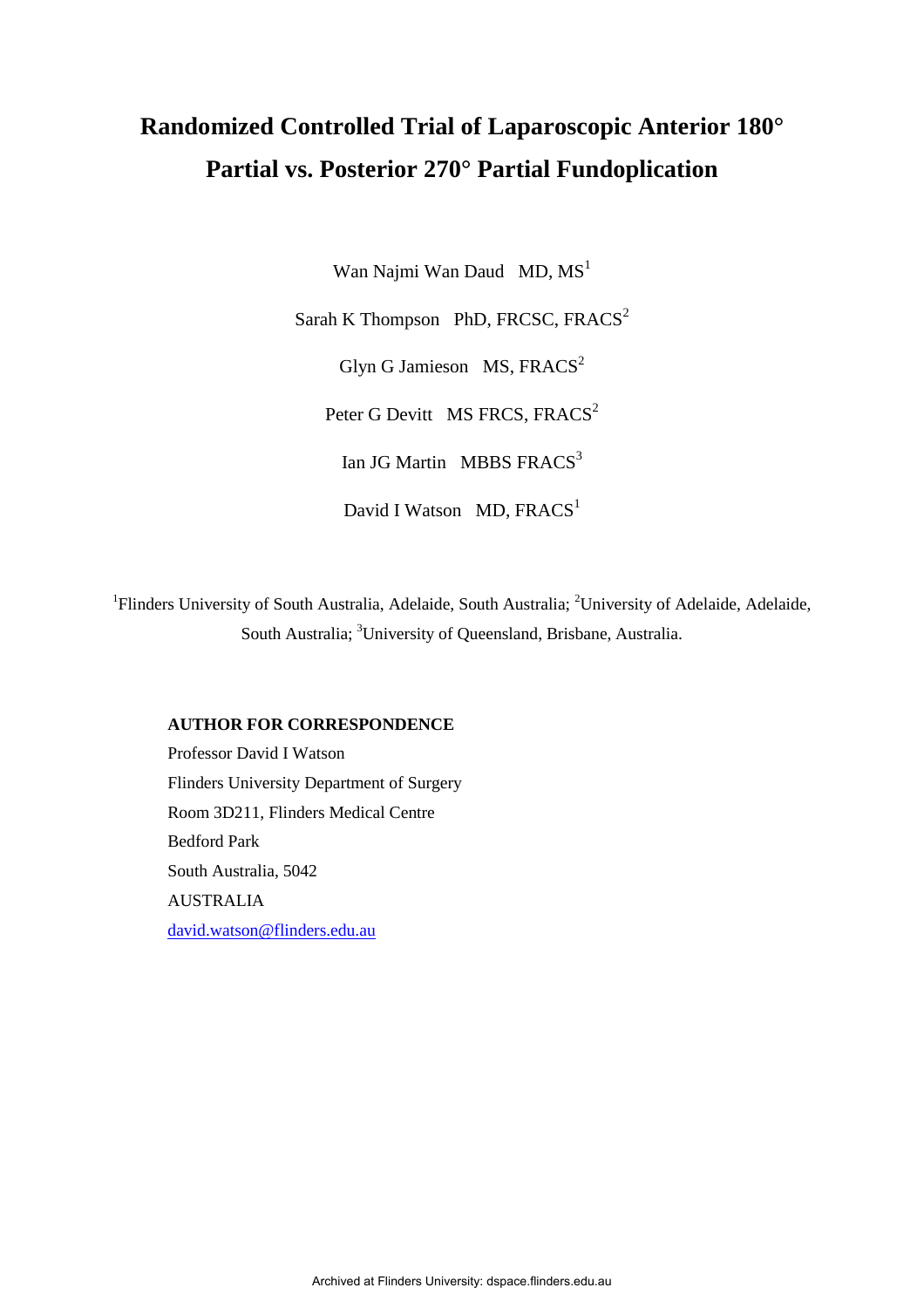#### **Abstract**

**Background:** Previous trials show good outcomes following anterior and posterior partial vs. Nissen fundoplication for gastro-oesophageal reflux. However, it is unclear which partial fundoplication performs best. This study compared anterior  $180^0$  vs. posterior  $270^0$ fundoplication.

*Methods*: At three hospitals patients were randomized to anterior 180 $^{\circ}$  vs. posterior 270<sup>0</sup> partial fundoplication, and clinical outcomes were determined using a structured questionnaire at 3, 6 and 12 months. Heartburn, dysphagia and satisfaction were assessed using 0-10 analog scales, and adverse outcomes and side effects were determined. Endoscopy, manometry and pH monitoring were performed 6 months after surgery.

*Results***:** Forty-seven patients were randomized to anterior (n=23) vs. posterior (n=24) fundoplication. Clinical outcomes for 93-98% of patients were available at each follow-up point. At 12 months, the mean heartburn score was higher following anterior fundoplication (2.7 vs. 0.8, p=0.045), although differences were not significant at earlier follow-up. Conversely, following posterior fundoplication, patients were less able to belch at 3 (56% vs. 16%,  $p=0.013$ ) and 6 months (43% vs. 9%,  $p=0.017$ ). No significant differences were demonstrated for dysphagia. Both groups had high rates of satisfaction with the outcome - 85% vs. 86% satisfied at 12 months follow-up.

*Conclusion***:** Both partial fundoplications are effective treatments for gastro-oesophageal reflux. Posterior partial fundoplication is associated with less reflux symptoms offset by more side effects.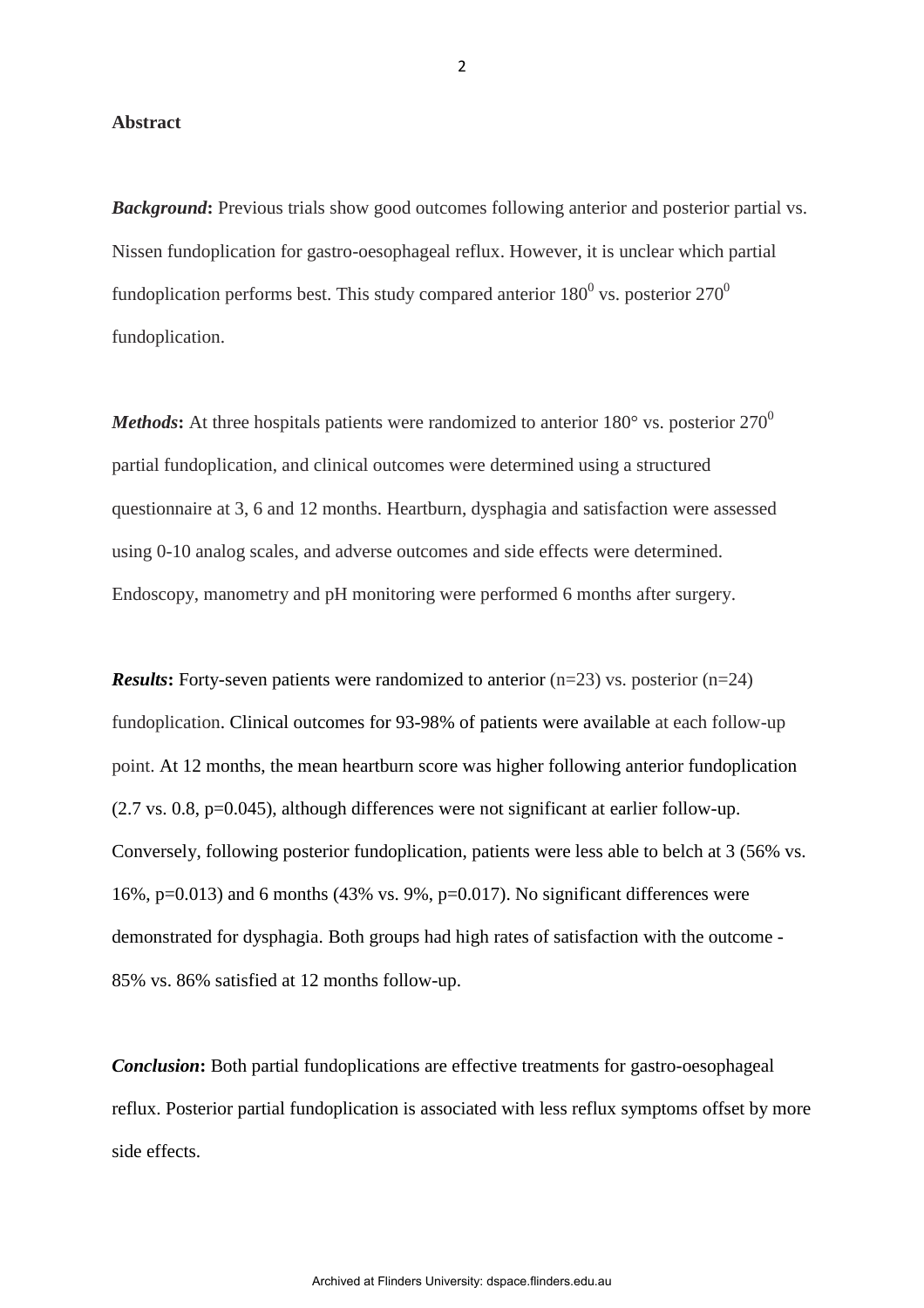# **Key Words**

Randomized controlled trial, Fundoplication, Laparoscopy, Gastro-oesophageal reflux

disease

**Trial registration** – This trial is registered with the Australia and New Zealand Clinical Trials Registry ACTRN12605000035628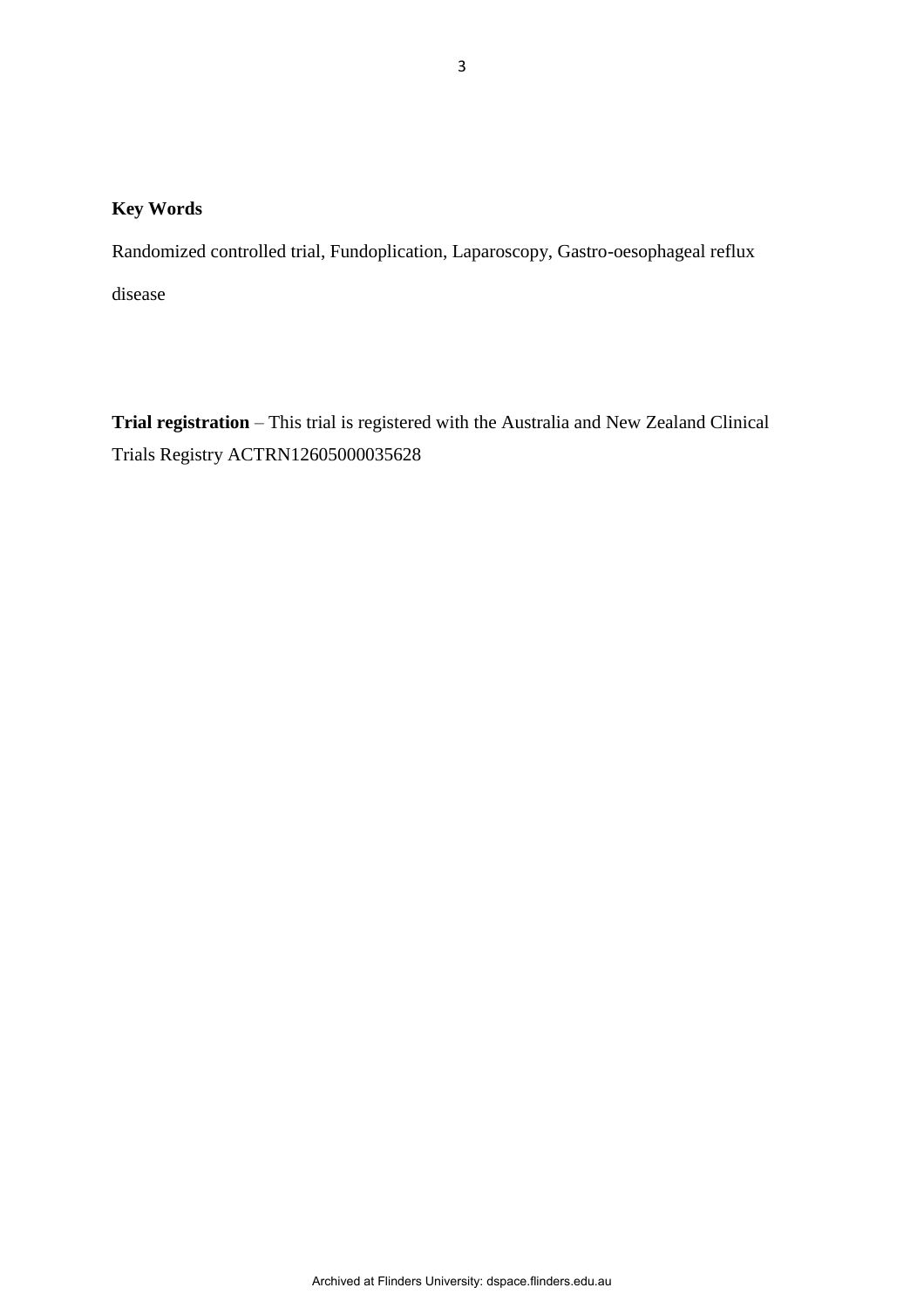#### **INTRODUCTION**

Whilst medication is effective treatment for gastro-oesophageal reflux disease, some individuals respond poorly and require antireflux surgery. Previous randomized trials have shown good outcomes following both anterior and posterior partial vs. Nissen fundoplication for the treatment of reflux<sup>1-9</sup>. However, it is not clear which type of partial fundoplication performs best. Two comparative trials have been reported. A comparison of anterior  $120^0$  vs. posterior fundoplication showed equivalent satisfaction, but trade-offs between recurrent reflux vs. side effects<sup>10</sup>. The other study compared anterior  $180^0$  vs. posterior fundoplication and found similar outcomes $<sup>11</sup>$ . However, different types of anterior fundoplication were used</sup> in these trials, and follow-up in the second study was 58% at 12 months. As the type of partial fundoplication which yields the best outcome remains uncertain, we undertook a prospective randomized trial of anterior  $180^0$  vs. posterior  $270^0$  partial fundoplication to compare the best performing anterior fundoplication variant<sup>1</sup> with a posterior fundoplication.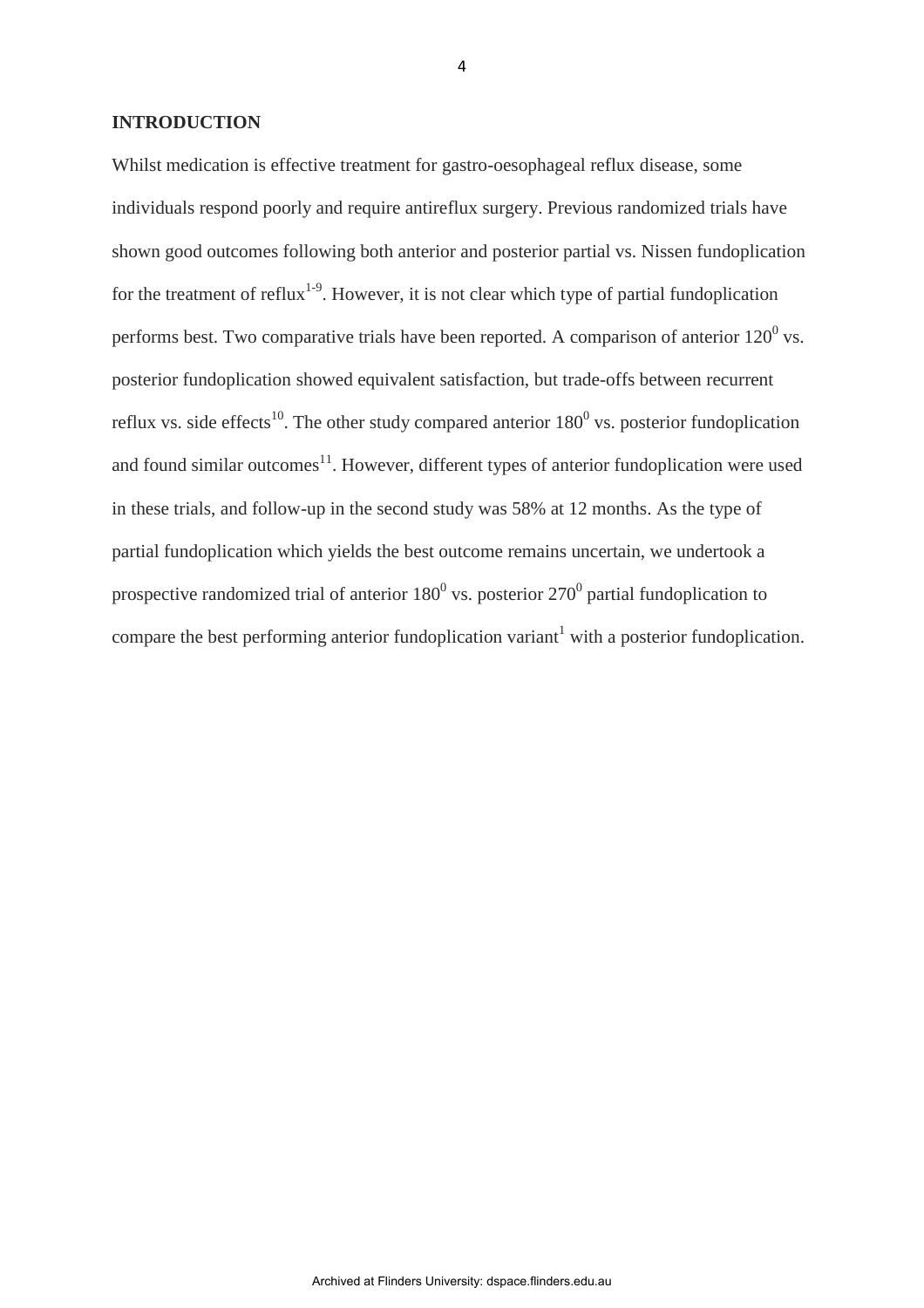#### **METHODS**

Two techniques for laparoscopic partial fundoplication (anterior  $180^0$  vs. posterior  $270^0$ ) were compared. Five consultant surgeons from three teaching hospitals participated. The trial was approved by each hospital's research ethics committee, and consent was obtained from all participants. Initial outcomes at up to 12 months follow-up are reported.

All patients had objective evidence of gastro-oesophageal reflux, and symptoms that were not controlled by medication. Patients were randomized in the operating theatre to either anterior  $180<sup>0</sup>$  or posterior 270<sup>0</sup> partial fundoplication by opening a sealed envelope. All patients undergoing laparoscopic fundoplication were considered for entry. Exclusion criteria were previous gastric surgery, large hiatus hernia, and a preference for Nissen fundoplication. Patients underwent preoperative investigation with oesophageal manometry and endoscopy. pH monitoring was performed selectively to confirm reflux in those without erosive oesophagitis, or with atypical symptoms.

Operative techniques were standardized. The lower oesophagus was dissected, with preservation of the hepatic branch of the vagus nerve and short gastric blood vessels, followed by posterior hiatal repair. Posterior partial fundoplication entailed placement of the gastric fundus behind the intra-abdominal oesophagus, with anchorage to the oesophagus on the right and left sides at the 10 and 2 o'clock positions, and also to the hiatal rim posterolaterally on the right side, leaving the anterior oesophagus uncovered. Details of the anterior  $180<sup>0</sup>$  fundoplication have been described elsewhere<sup>12</sup>. The fundoplication was constructed by suturing the anterior wall of the fundus across the front of the oesophagus to attach it to the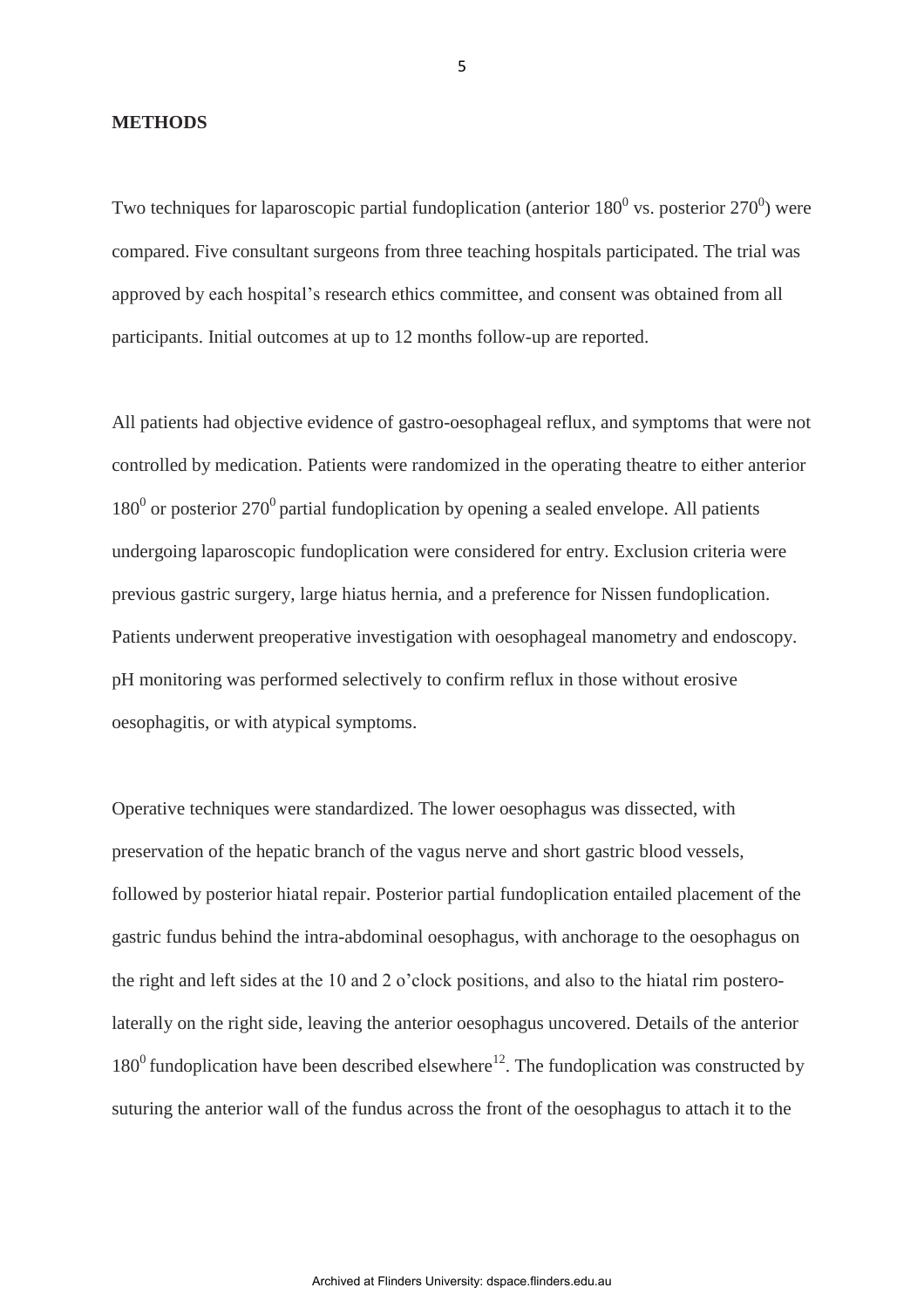postero-lateral wall of the oesophagus and the right hiatal pillar, and apical sutures were added to close the anterior hiatus.

Follow-up data was collected by a nurse who was blinded to the randomization, and patients were blinded to the type of partial fundoplication. Clinical follow-up used a standardized questionnaire (described elsewhere<sup>13</sup>). Patients were interviewed preoperatively, 3, 6 and 12 months after surgery by telephone. The presence of various symptoms was sought: heartburn, epigastric pain, regurgitation, dysphagia for lumpy solids, soft solids, fluids, odynophagia, inability to belch, post prandial fullness, epigastric bloating, anorexia, nausea, vomiting, nocturnal coughing, wheezing, diarrhea and increased flatulence, ability to relieve bloating and consumption of a normal diet. The severity of heartburn, dysphagia for solids and dysphagia for liquids was determined using analog scores  $(0 = no$  symptoms,  $10 =$  severe symptoms). A validated dysphagia score ( $0 =$  no dysphagia,  $45 =$  severe dysphagia) which integrated dysphagia for various liquids and solids was also applied $14$ .

Overall outcome was determined by asking whether patients thought that their decision to have surgery was correct, and by grading the outcome using a previously described Visick grade<sup>13</sup>, an outcome grade<sup>13</sup> - excellent, good, fair vs. poor, and analog satisfaction score (0 = dissatisfied,  $10 =$  satisfied). Objective investigation was undertaken approximately 6 months after surgery using endoscopy, oesophageal manometry and 24 hour pH monitoring.

A power calculation determined that 100 patients would be needed to demonstrate a 20% difference in measures of reflux or dysphagia at  $p<0.05$  and power = 80%. Analyses were performed on intention to treat basis. Data were analyzed using SPSS version 19.0. Fisher's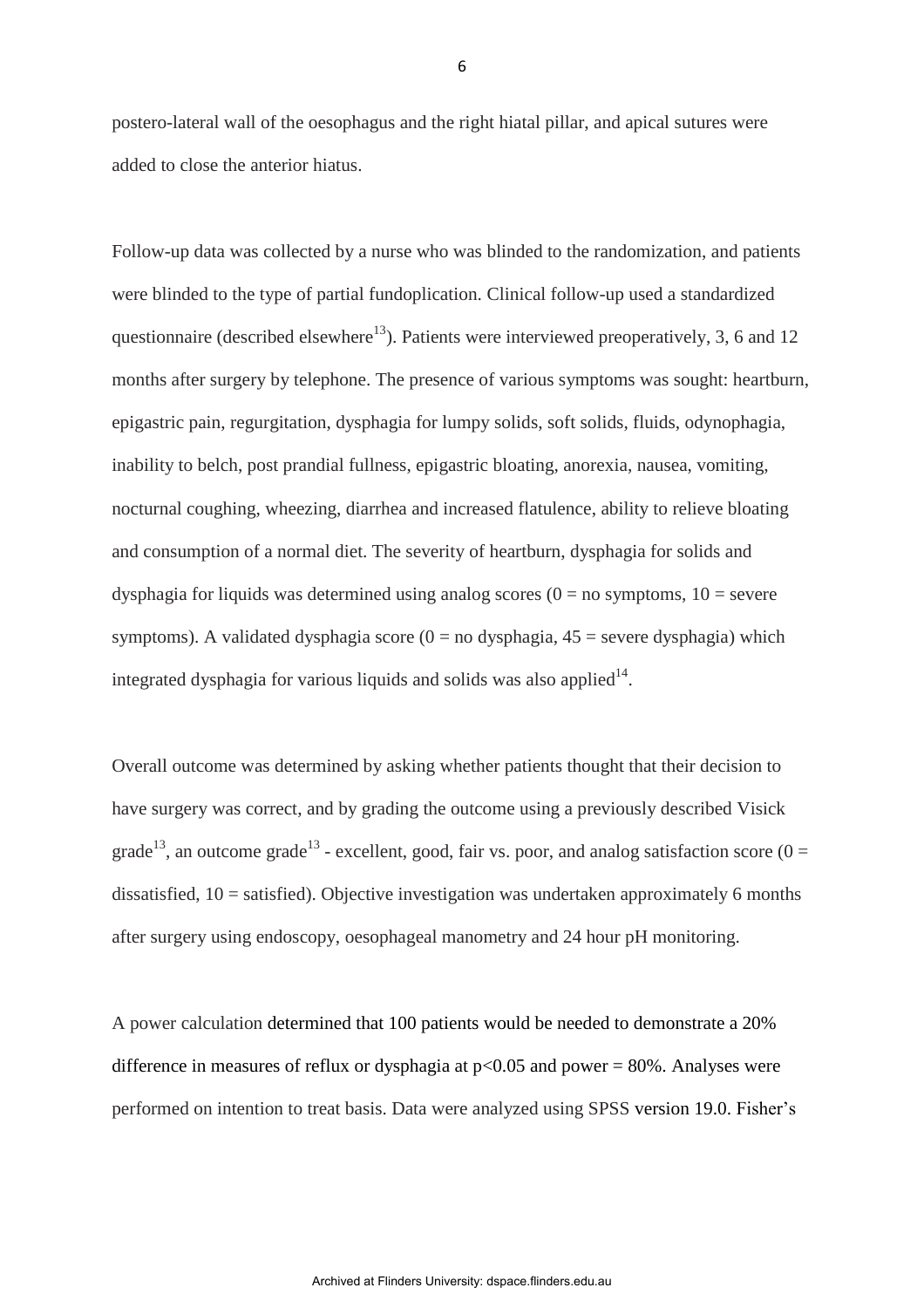exact test was used to assess contingency tables, and the Mann Whitney test to assess continuous data sets. Significance was accepted at  $p<0.05$ .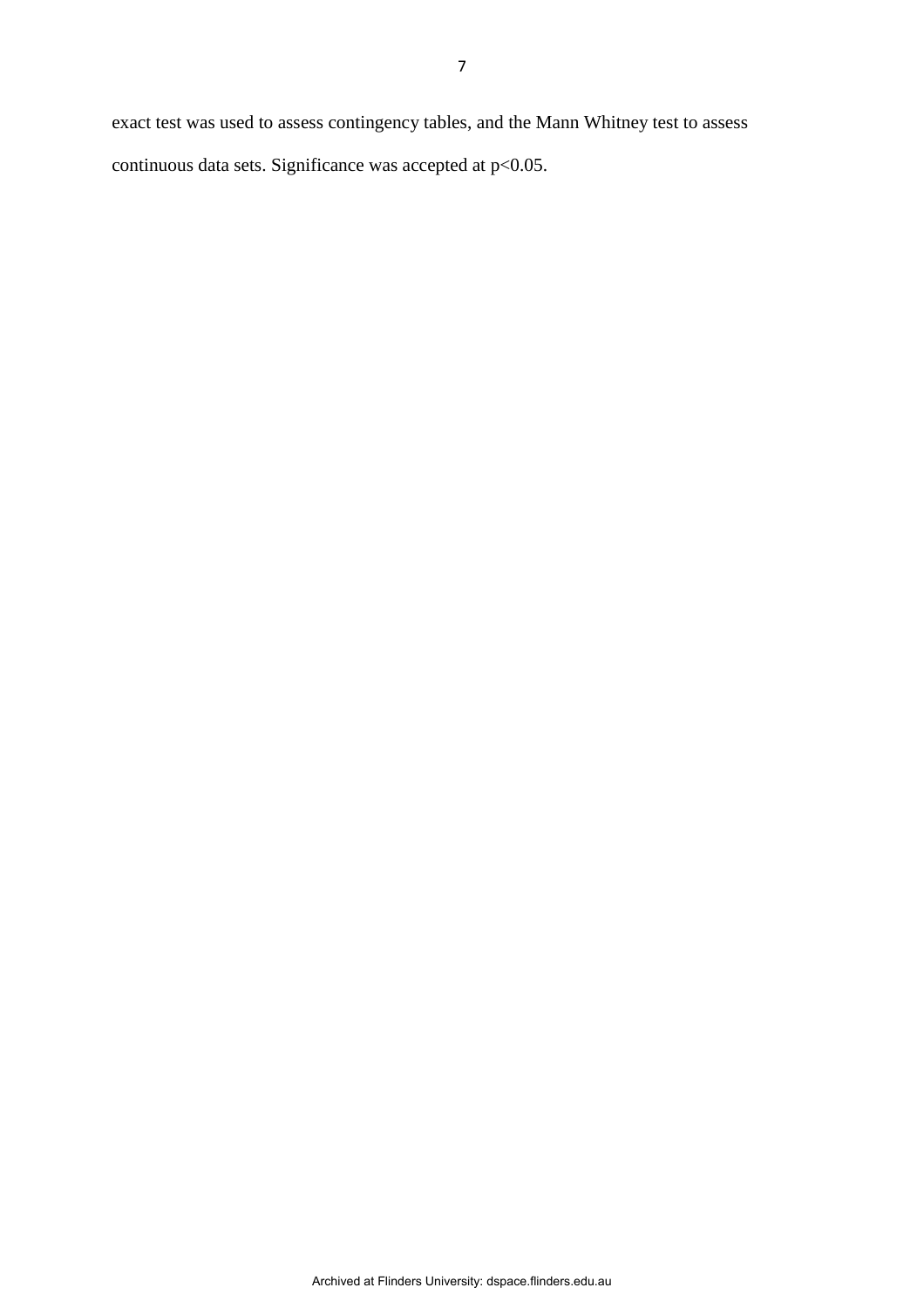#### **RESULTS**

Forty-seven patients (12 men, 35 women) underwent surgery from September 2005 to February 2012. Twenty-three were randomized to anterior and 24 to posterior fundoplication. Groups were well matched (Tables 1-5). Twenty-four hour pH monitoring was performed before surgery in 85%, with mean % pH<4 in 13.8% in the anterior group vs. 11.2% in the posterior group (p=0.081).

All but one patient had a fundoplication constructed as randomised. In one an attempt was made to perform a posterior fundoplication, but as a satisfactory posterior fundoplication could not be fashioned an anterior fundoplication was constructed. Operating time ranged from 30-147 minutes (mean 87.2) in the anterior group vs. 32-146 (mean 90.4; p=0.767) in the posterior group.

Both groups recommenced oral intake at a similar time (0.7 vs. 0.8 days), and the hospital stay was also similar (1.8 vs. 1.7 days). Two complications occurred in each group; anterior group - umbilical wound infection and severe shoulder pain; posterior group - cardiac arrhythmia requiring anticoagulation, and unsuccessful re-exploration 2 days after surgery for a lost suture needle.

Completeness of clinical follow-up was 95.7% at 3 months, 95.7% at 6 months, and 93.6% at 12 months. Two patients were not contactable during early follow-up. One was not willing to be interviewed using the questionnaire, but did indicate he was happy with his outcome. Another patient withdrew due to communication problems associated with a previous laryngectomy. One patient did not contribute data at 12 months as her husband had just died.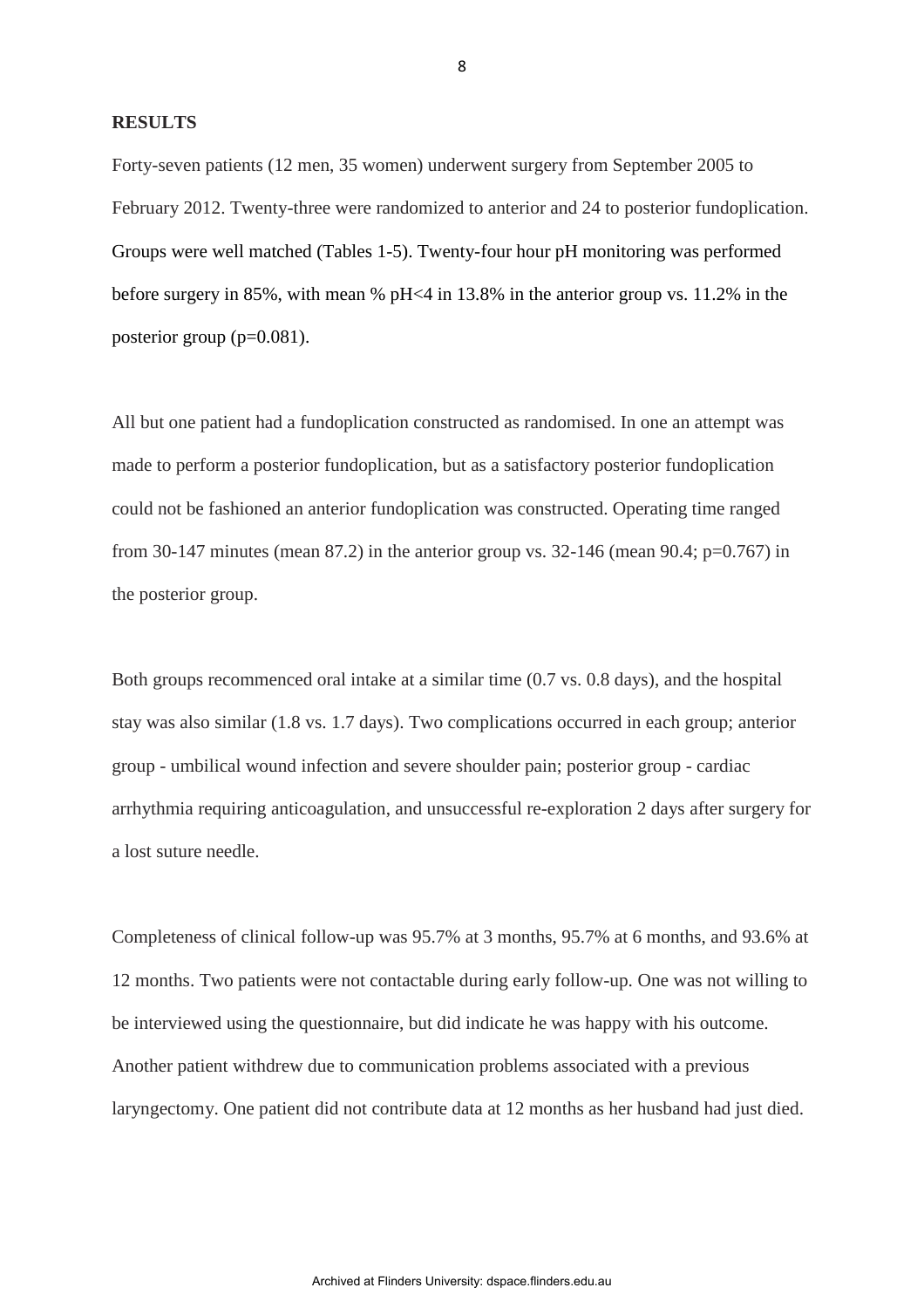Tables 2, 3, 4 and 6 summarize the clinical outcomes. Significant differences were seen for nausea, belching, and heartburn. All other outcomes were similar. In the posterior group more patients reported nausea at 12 months, and more reported they were unable to belch at 3 and 6 months. Heartburn outcomes are summarized in Tables 2 and 3. For most questions the outcomes were similar at 3 and 6 months. However, the heartburn score was higher in the anterior group at 12 months (Table 2). There were no significant differences for dysphagia (Table 4). Satisfaction with the outcome was similar for the 2 groups (Table 6). No patients underwent revision surgery during the follow-up period.

Endoscopy was undertaken at 6 months in 32 (68%) patients, oesophageal manometry in 27 (57%), and pH monitoring in 26 (55%). At endoscopy, 2 patients in the anterior group had a "loose" fundoplication. One of these also had a small sliding hiatus hernia. The fundoplication appeared intact in all patients in the posterior group. No significant differences were seen for manometry outcomes (Table 5). Of the patients who underwent pH studies, 3 had abnormal acid exposure; posterior group - 1, anterior group - 2. Only one (anterior group) reported reflux symptoms, and all 3 reported high satisfaction scores (8, 9, and 10). The median percentage time for pH<4 was 0.05% in the anterior group vs. 0.30% in the posterior group ( $p=0.668$ ).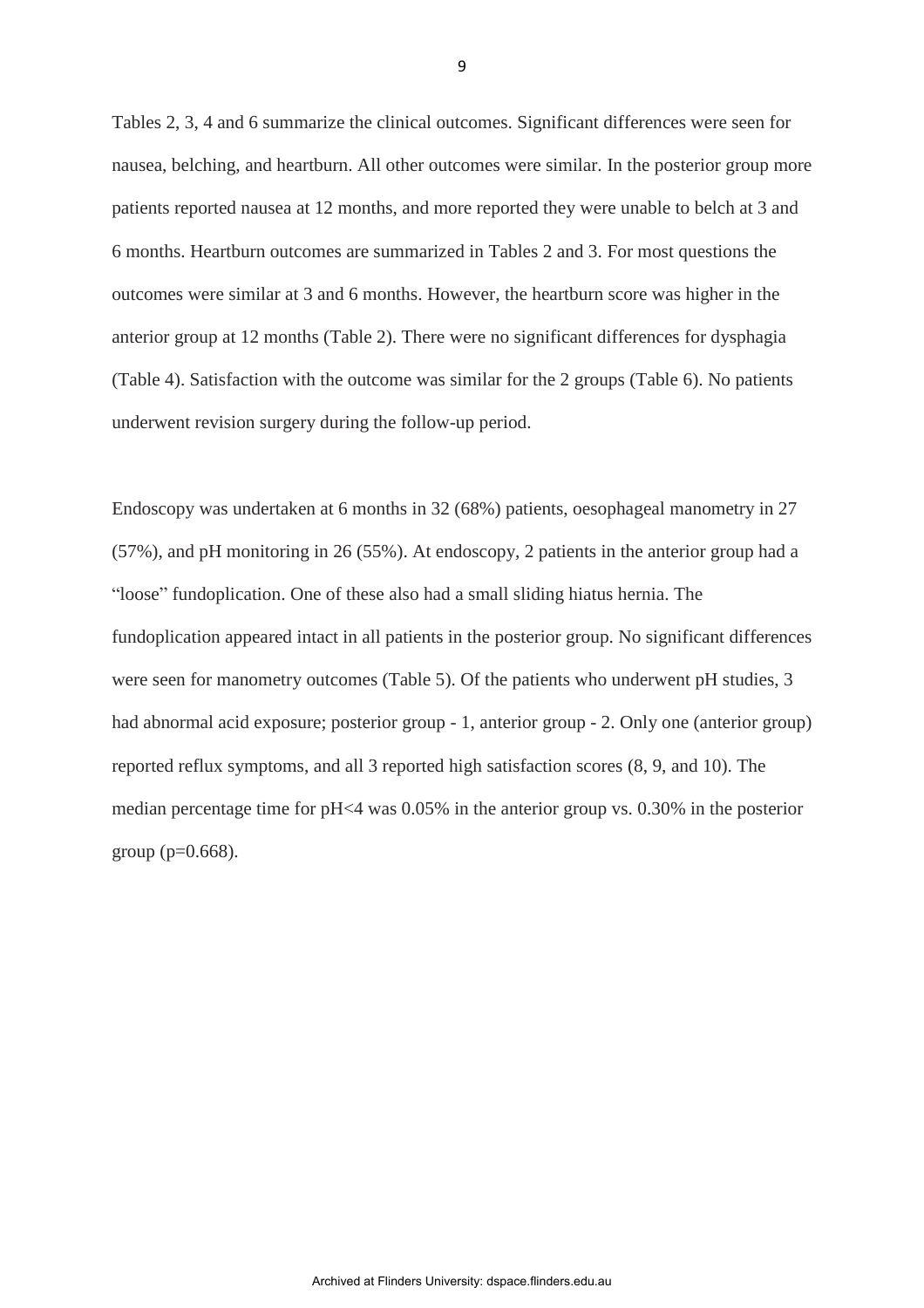#### **DISCUSSION**

Despite the good control of reflux achieved by Nissen fundoplication, the occurrence of undesirable side effects in some patients has led to the procedure being modified. Partial fundoplications probably offer the best opportunity to reduce side effects without compromising reflux control. Level 1 evidence from meta-analyses of randomized trials supports the use of posterior and anterior partial fundoplications as alternatives to the Nissen procedure<sup>6,8</sup>, but comparisons between the different partial fundoplications are limited.

Thirteen randomized trials have compared posterior vs. Nissen fundoplication<sup>4-7</sup>.. In general, these have shown equivalent reflux control, with the larger trials showing less wind-related side effects after posterior fundoplication. However, only 2 trials demonstrate less dysphagia following posterior partial fundoplication<sup>5,7</sup>, both at relatively short term follow-up. Five randomized trials have compared anterior  $180^0$  partial vs. Nissen fundoplication<sup>1,2,8</sup>, These trials also report similar control of reflux for anterior  $180^0$  partial vs. Nissen fundoplication, but less dysphagia and wind related side effects. Two other trials have compared anterior  $90^0$ partial with Nissen fundoplication<sup>3,9</sup>, and shown similar overall satisfaction, but a trade-off between better reflux control following Nissen vs. less side effects following anterior  $90^0$ fundoplication.

As the trials of partial vs. Nissen fundoplication suggest good outcomes for both partial fundoplication variants, the next step is to compare anterior vs. posterior partial fundoplication. Two trials have done this<sup>10, 11</sup>. A trial from Sweden enrolled 95 patients to anterior  $120^{\circ}$  vs. posterior fundoplication<sup>10</sup>, and the results at 5 years showed similar satisfaction, but better reflux control following posterior offset against less side effects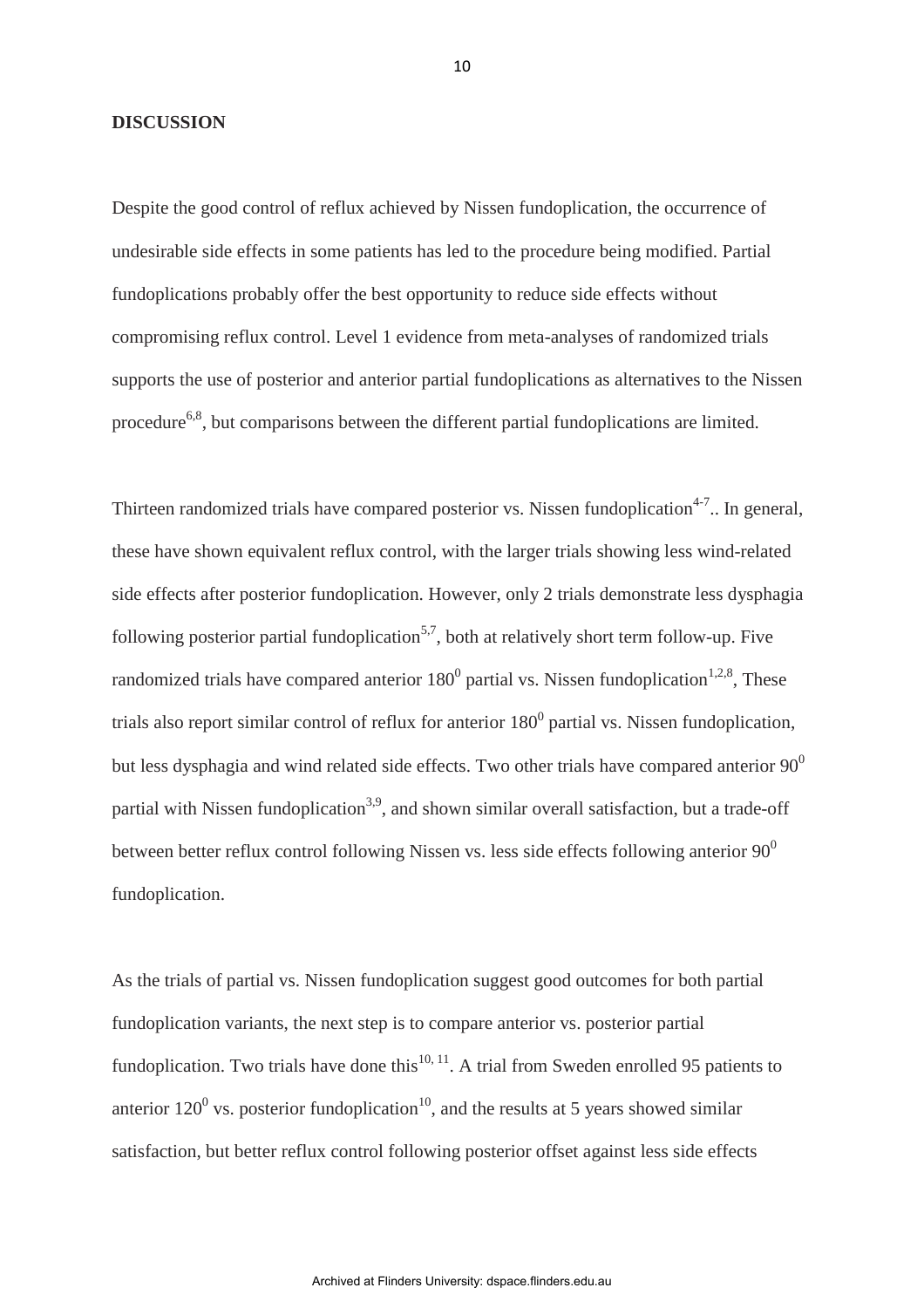following anterior fundoplication<sup>10</sup>. The anterior  $120^{\circ}$  partial fundoplication was different to the anterior  $180^0$  variant performed in the current study in which the fundus was sutured to the right hiatal pillar. A second trial from Sheffield, UK, compared anterior 180° vs. posterior partial fundoplication<sup>11</sup>, and showed less dysphagia following anterior  $180^{\circ}$  fundoplication at 3 months, offset by a higher proportion of patients in the anterior fundoplication group reporting early heartburn symptoms. A weakness of that trial was the incomplete follow-up at 12 months.

Our findings support the observations from these two studies. At up to 12 months we identified similar levels of satisfaction, but a trade-off between reflux vs. side effects. Inability to belch was more common after posterior fundoplication, but the heartburn scores were higher after anterior  $180^0$  partial fundoplication at 12 months, consistent with the trend towards higher pH scores. Dysphagia rates were similar between the two groups at all time points.

A weakness of our study was the failure to recruit 100 patients. Hence, some analyses might be underpowered. The reasons for this were complex. We originally established a protocol to randomize to Nissen vs. anterior vs. posterior fundoplication. Consensus was sought from across Australia, and enthusiasm was expressed for the original protocol. However, most surgeons had difficulty achieving equipoise for all 3 procedures and were unwilling to randomize. To address this, the Nissen arm was dropped, and the trial was changed to the reported two-arm trial. Whilst it was hoped that recruitment would be easier, other factors led to slow recruitment, including a progressive shift from surgery for reflux to surgery for very large hiatus hernia<sup>15</sup>. Despite this, the results are consistent with the other trials, and the data should contribute to future metanalyses of trials of different partial fundoplication techniques.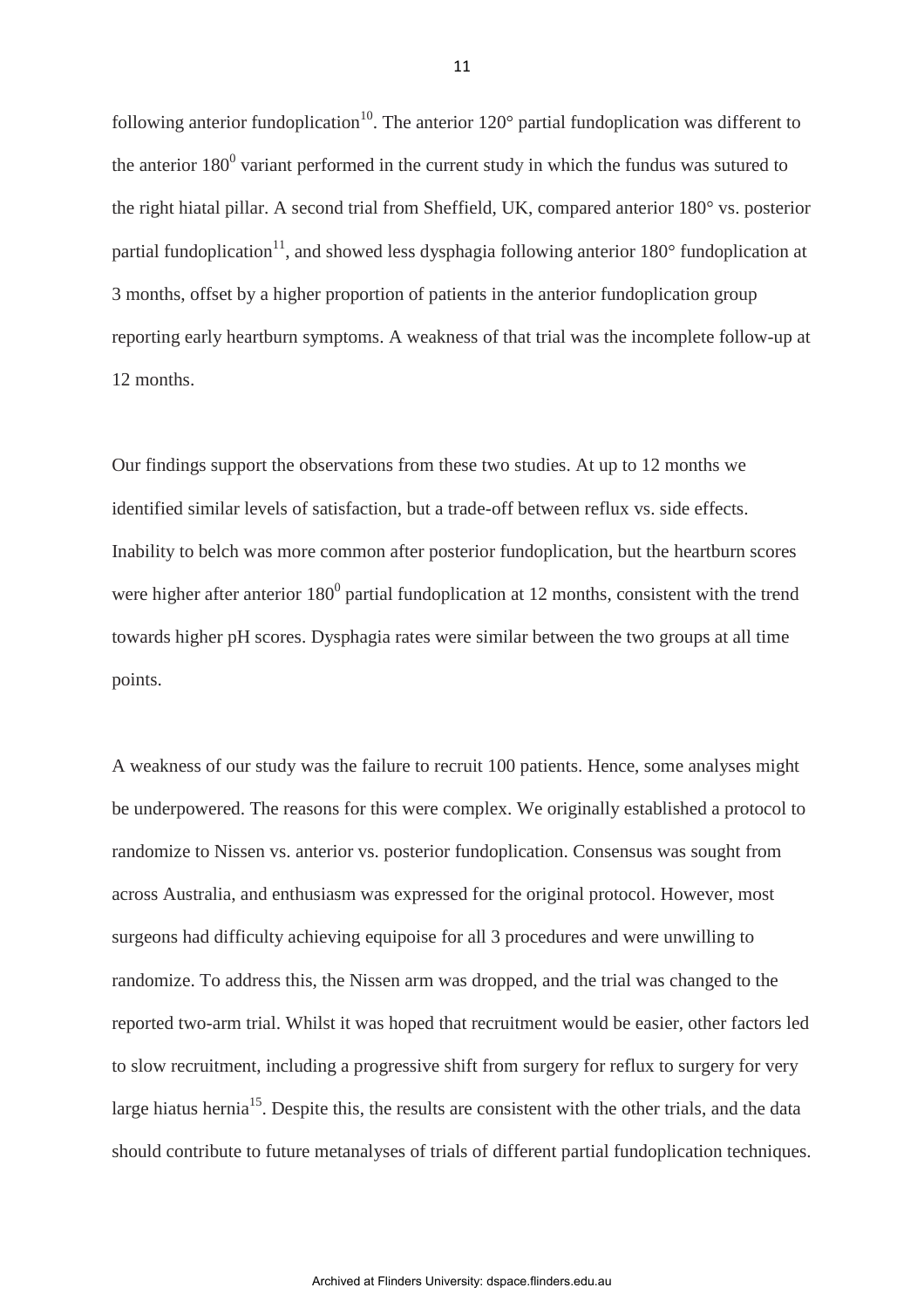We have shown similar high satisfaction with both types of partial fundoplication, but a trade-off between reflux symptoms vs. side effects. When considered alongside other trials of Nissen vs. the various forms of partial fundoplication there is probably a spectrum of outcomes ranging from Nissen to posterior to anterior partial fundoplication, and a progressive trade-off between reflux control vs. side effects across this spectrum. All trials show good rates of satisfaction no matter what the fundoplication type, and this lends support to the concept of a tailored approach to antireflux surgery, in which each individual patient preferences can be balanced against the risk of reflux vs possible side-effects.

#### **Acknowledgements**

This trial was supported by Grants from the National Health and Medical Research Council of Australia. We are grateful for the assistance of Tanya Irvine, Lorelle Smith and Janet Sullivan who contributed to data collection, and Ann Schloithe who assisted with statistical analysis.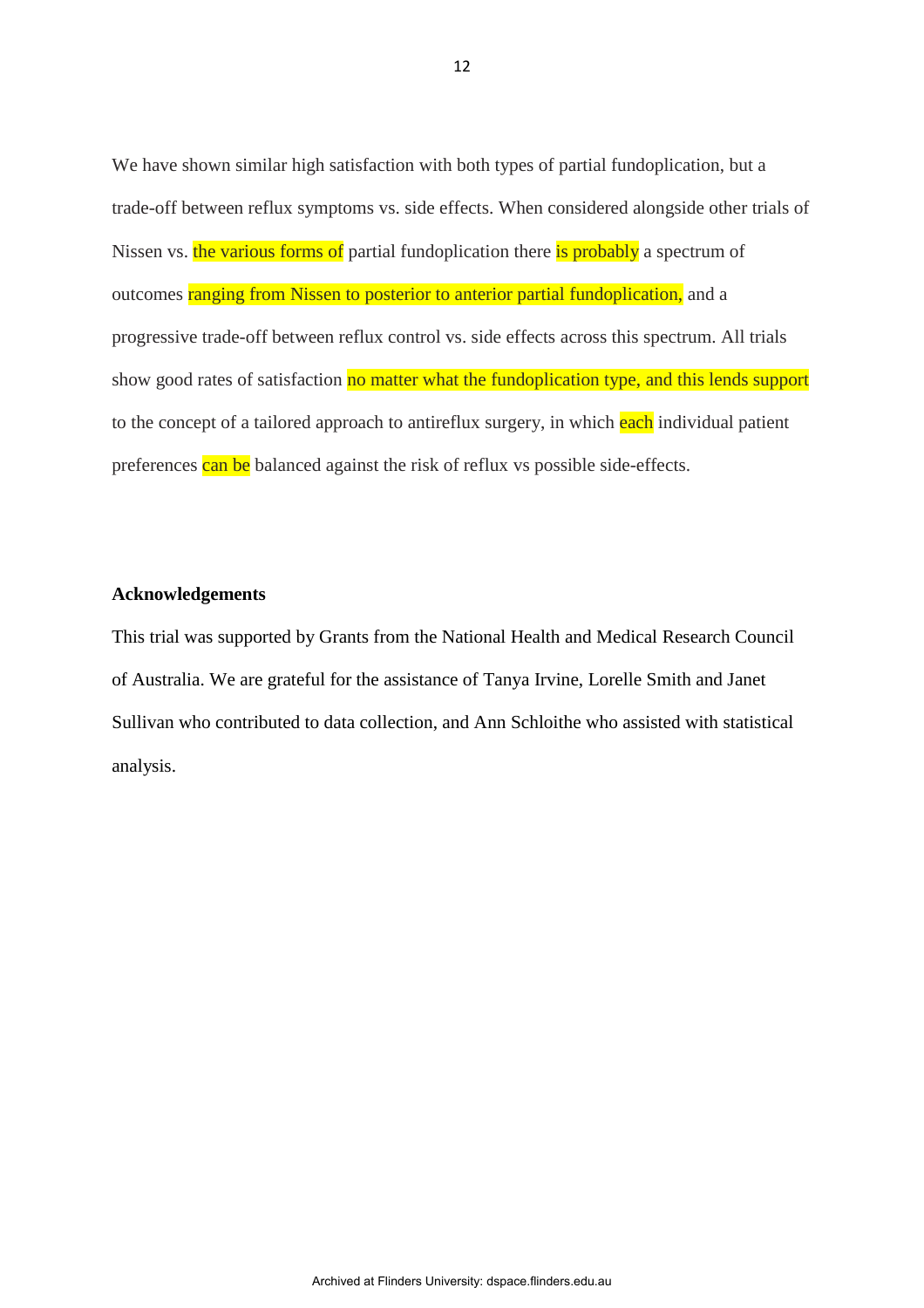## **References**

- 1. Broeders JA, Roks DJ, Jamieson GG et al. Five year outcome after laparoscopic anterior partial versus Nissen fundoplication - Four randomized trials. *Ann Surg* 2012;255:637-642.
- 2. Cai W, Watson DI, Lally CJ et al. Ten-year clinical outcome of a prospective randomized clinical trial of laparoscopic Nissen versus anterior 180 partial fundoplication. Br J Surg 2008;95:1501-5.
- 3. Nijjar RS, Watson DI, Jamieson GG et al. Five-year follow-up of a multicenter, doubleblind randomized clinical trial of laparoscopic Nissen vs anterior 90 degrees partial fundoplication. Arch Surg 2010;145:552-7
- 4. Mardani J, Lundell L, Engström C. [Total or posterior partial fundoplication in the](http://www.ncbi.nlm.nih.gov/pubmed/21451393)  [treatment of GERD: results of a randomized trial after 2 decades of follow-up.](http://www.ncbi.nlm.nih.gov/pubmed/21451393) Ann Surg 2011;253:875-8.
- 5. Strate U, Emmermann A, Fibbe C et al. Laparoscopic fundoplication: Nissen versus Toupet. Two-year outcome of a prospective randomized study of 200 patients regarding preoperative esophageal motility. Surg Endosc 2008;22:21-30.
- 6. [Broeders JA,](http://www.ncbi.nlm.nih.gov/pubmed?term=Broeders%20JA%5BAuthor%5D&cauthor=true&cauthor_uid=20641062) [Mauritz FA,](http://www.ncbi.nlm.nih.gov/pubmed?term=Mauritz%20FA%5BAuthor%5D&cauthor=true&cauthor_uid=20641062) [Ahmed Ali U](http://www.ncbi.nlm.nih.gov/pubmed?term=Ahmed%20Ali%20U%5BAuthor%5D&cauthor=true&cauthor_uid=20641062) et al. Systematic review and meta-analysis of laparoscopic Nissen (posterior total) versus Toupet (posterior partial) fundoplication for gastro-oesophageal reflux disease. Br J Surg 2010;97:1318-30.
- 7. Koch OO, Kaindlstorfer A, Antoniou SA, et al. [Laparoscopic Nissen versus Toupet](http://www.ncbi.nlm.nih.gov/pubmed/21898012)  [fundoplication: objective and subjective results of a prospective randomized trial.](http://www.ncbi.nlm.nih.gov/pubmed/21898012) Surg Endosc 2012;26:413-22.
- 8. Broeders JA, Roks DJ, Ali UA et al. Laparoscopic anterior 180˚ versus Nissen fundoplication for gastroesophageal reflux Disease - Systematic review and metaanalysis of randomized clinical trials. Ann Surg 2013;257:850-859.
- 9. Watson DI, Devitt PG, Smith L, Jamieson GG. Anterior 90° partial vs Nissen fundoplication - 5 year follow-up of a single-centre randomized trial. J Gastrointest Surg 2012;16:1653-1658.
- 10. Engstrom C, Lonroth H, Mardani J, Lundell L. An anterior or posterior approach to partial fundoplication? Long-term results of a randomized trial. World J Surg 2007;31:1221-5.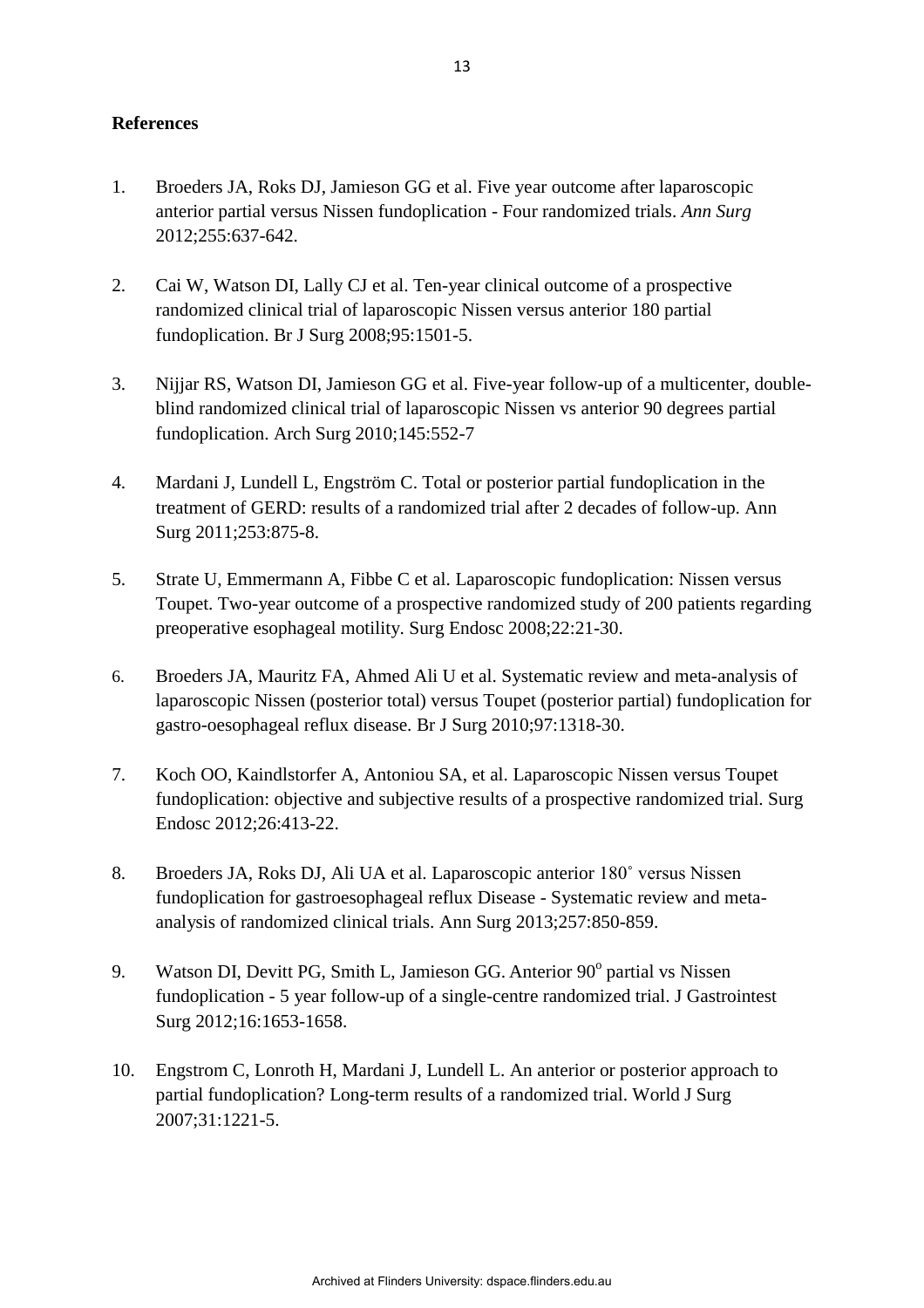- 11. Khan M, Smythe A, Globe J et al. Randomized controlled trial of laparoscopic anterior versus posterior fundoplication for gastro-oesophageal reflux disease. ANZ J Surg 2010;80:500-5.
- 12. Gatenby PAC, Bright T, Watson DI. Anterior 180 Degree Partial Fundoplication How I do it. J Gastrointest Surg 2012;16:2297-2303.
- 13. Watson DI, Pike GK, Baigrie RJ et al. Prospective double blind randomized trial of laparoscopic Nissen fundoplication with division and without division of short gastric vessels. Ann Surg 1997;226;642-652.
- 14. Dakkak M, Bennett JR. A new dysphagia score with objective validation. J Clin Gastroenterol 1992;14:99-100.
- 15. Engstrom C, Cai W, Irvine T et al. Twenty years of experience with laparoscopic antireflux surgery.Br J Surg 2012;99:1415-21.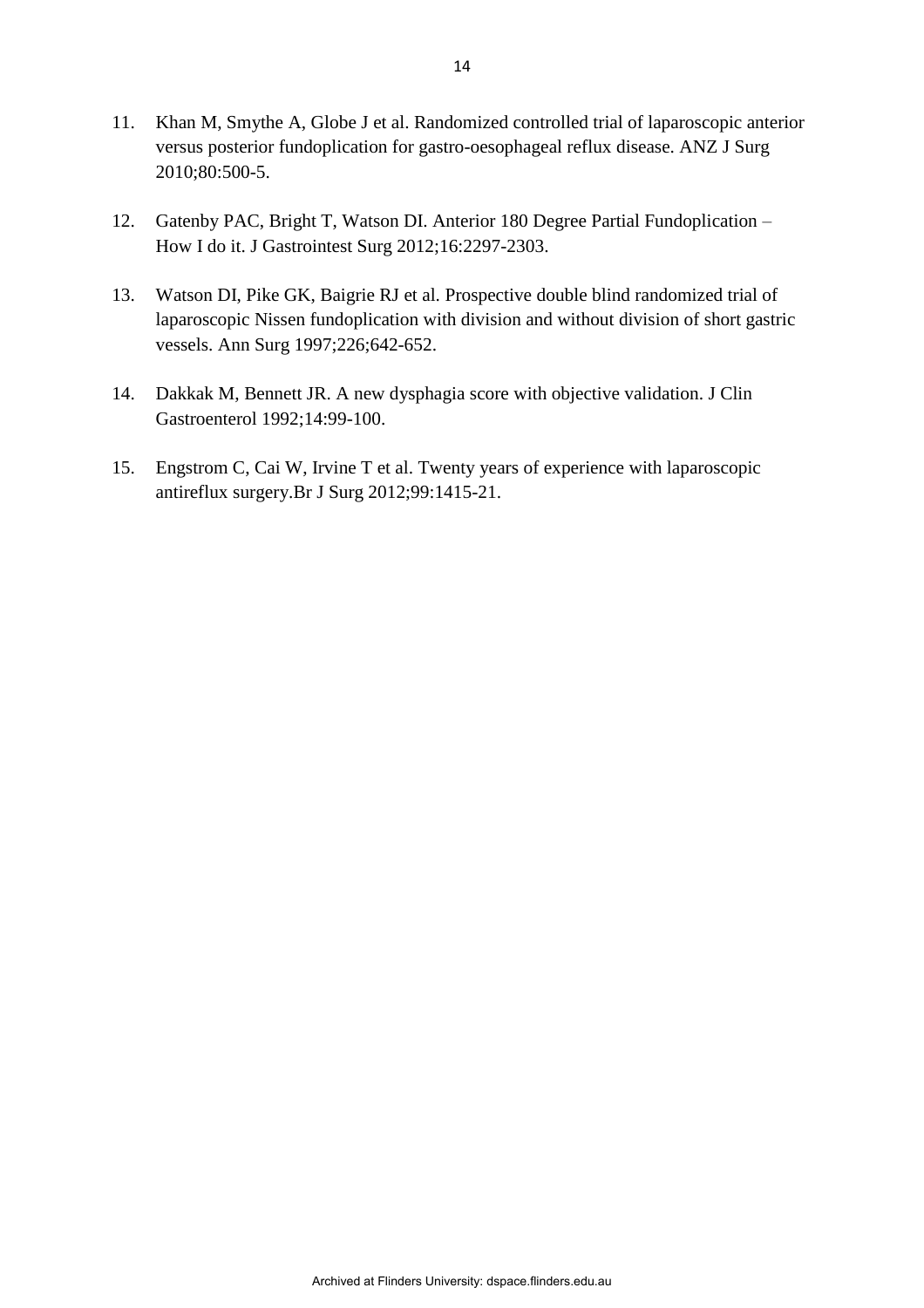### **TABLES**

|                            | Type of fundoplication        |                               |                |  |
|----------------------------|-------------------------------|-------------------------------|----------------|--|
| Variable                   | Anterior                      | Posterior                     | <i>p</i> value |  |
|                            | $(n=23)$                      | $(n=24)$                      |                |  |
| Age $(yrs)$                | 57.8 (53.8to 61.8)            | $57.3(52.5 \text{ to } 62.0)$ | 0.860          |  |
| Gender (M:F)               | 6:17                          | 6:18                          | 0.932          |  |
| Height (cm)                | 1.64 $(1.6 \text{ to } 1.70)$ | 1.65 $(1.6 \text{ to } 1.7)$  | 0.824          |  |
| Weight $(kg)$              | 79.3 (72.8 to 85.9)           | 81.2 (75.8 to 86.5)           | 0.656          |  |
| <b>BMI</b>                 | 29.3 (27.8 to 30.8)           | 29.9 (28.0 to 31.8)           | 0.607          |  |
| Duration of symptoms (yrs) | 14.5 (8.2 to 20.8)            | $9.9(6.1 \text{ to } 13.6)$   | 0.109          |  |

## **Table 1: Preoperative parameters**

All data are expressed as mean (95% CIs) or n (%)

# **Table 2: Assessment of Heartburn using 0-10 Visual Analog Scale**

|               | Type of fundoplication      |                            |                |
|---------------|-----------------------------|----------------------------|----------------|
| <i>Status</i> | Anterior $(n=23)$           | Posterior $(n=24)$         | <i>p</i> value |
| Preoperative  | 5.35 (4.11 to 6.59)         | 6.58 (5.77 to 7.40)        | 0.124          |
| Postoperative |                             |                            |                |
| 3 months      | $2.3(0.8 \text{ to } 3.8)$  | $1.4$ (0.2 to 2.7)         | 0.285          |
| 6 months      | 2.1 $(0.9 \text{ to } 3.4)$ | 0.5(0 to 1.0)              | 0.200          |
| 12 months     | $2.7(1.1 \text{ to } 4.2)$  | $0.8(0.1 \text{ to } 1.4)$ | 0.045          |

All data are expressed as mean (95% CIs) or n (%)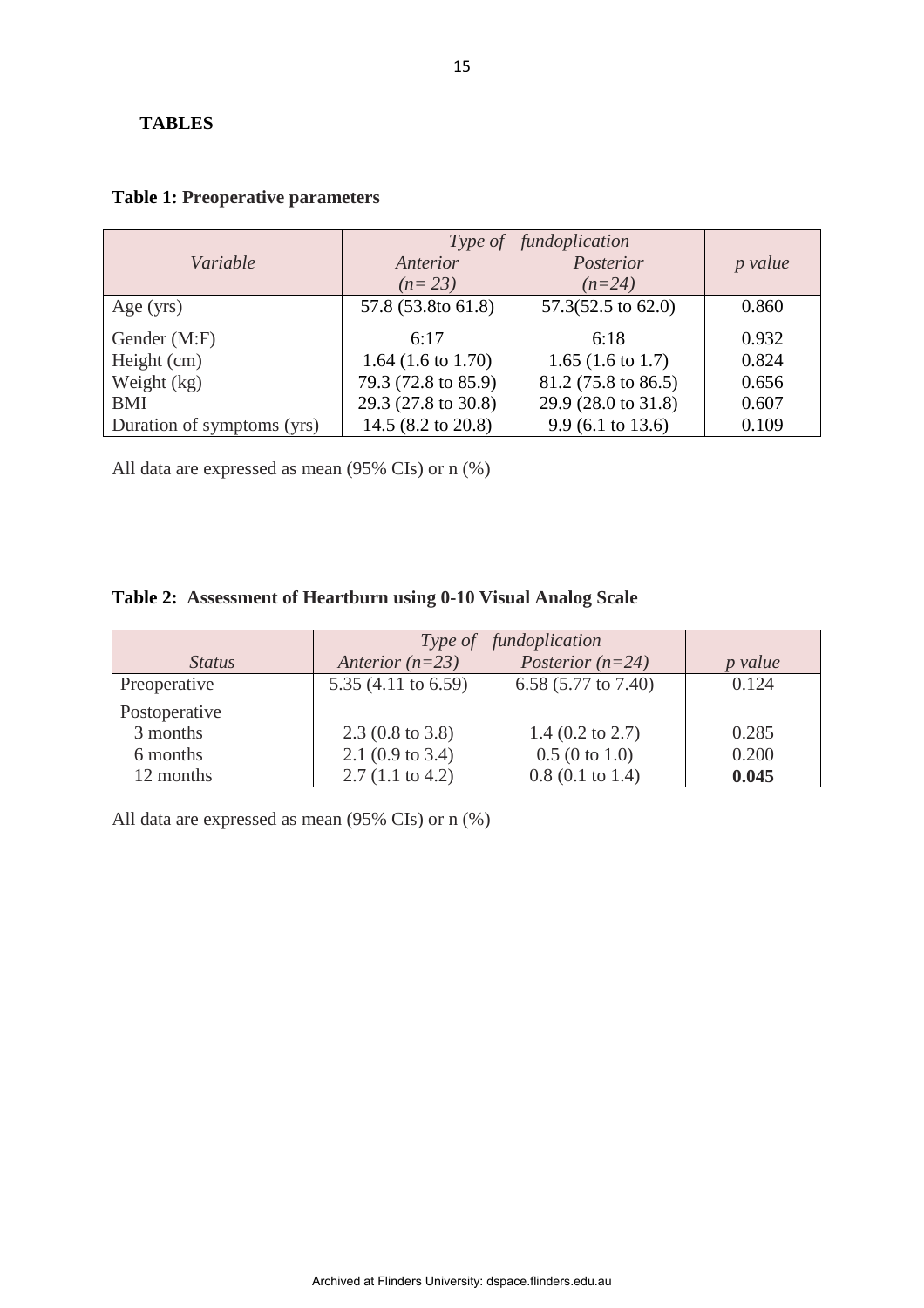|                         | Preoperative |                    | Post operative |            |            |            |             |            |
|-------------------------|--------------|--------------------|----------------|------------|------------|------------|-------------|------------|
| <i>Symptom</i>          |              |                    | At             | 3 months   | At         | 6 months   | At          | 12 months  |
|                         | $AP (n=23)$  | <i>PP</i> $(n=24)$ | $AP (n=22)$    | $PP(n=23)$ | $AP(n=21)$ | $PP(n=23)$ | $AP (n=22)$ | $PP(n=22)$ |
| Heartburn               | 95%          | 100%               | 23%            | 9%         | 24%        | 4%         | 19%         | 10%        |
| Epigastric pain         | 78%          | 79%                | 59%            | 39%        | 43%        | 35%        | 43%         | 30%        |
| Regurgitation           | 74%          | 88%                | 4%             | $0\%$      | 9%         | 13%        | 2%          | 15%        |
| Odynophagia             | 22%          | 29%                | 9%             | 17%        | 9%         | 9%         | 19%         | 10%        |
| Post prandial fullness  | 52%          | 54%                | 82%            | 69%        | 62%        | 65%        | 67%         | 75%        |
| Epigastric bloat        | 69%          | 88%                | 63%            | 56%        | 52%        | 61%        | 71%         | 60%        |
| Anorexia                | 30%          | 25%                | 23%            | 17%        | 14%        | 9%         | 19%         | 15%        |
| Nausea                  | 30%          | 42%                | 18%            | 17%        | 24%        | 22%        | 9%#         | $45%$ #    |
| Vomiting                | 22%          | 38%                | 4%             | 9%         | $0\%$      | 4%         | 5%          | $0\%$      |
| Coughing                | 56%          | 50%                | 23%            | 26%        | 29%        | 26%        | 19%         | 20%        |
| Wheezing                | 26%          | 33%                | 23%            | 17%        | 14%        | 13%        | 14%         | 15%        |
| Can relieve bloat       | 56%          | 50%                | 59%            | 65%        | 52%        | 61%        | 57%         | 65%        |
| Eats normal diet        | 69%          | 71%                | 41%            | 39%        | 38%        | 39%        | 33%         | 30%        |
| Diarrhea                | <b>NA</b>    | <b>NA</b>          | 14%            | 26%        | 19%        | 26%        | 24%         | 30%        |
| Unable to belch         | <b>NA</b>    | <b>NA</b>          | $18\%$         | $56\%$     | 9%         | $43\%$     | 14%         | 30%        |
| <b>Increased flatus</b> | <b>NA</b>    | <b>NA</b>          | 77%            | 83%        | 76%        | 83%        | 86%         | 85%        |

## **Table 3: Preoperative and Postoperative symptoms assessed using yes vs no questions**

All data is % patients interviewed at each time point.

Abbreviations:  $AP =$  anterior partial fundoplication; PP=posterior partial fundoplication; NA= not applicable

No statistically significant differences were demonstrated between the two groups (p=>0.05 at all follow up intervals) except where indicated # p=0.015,  $\S$  p=0.013,  $\P$  p=0.017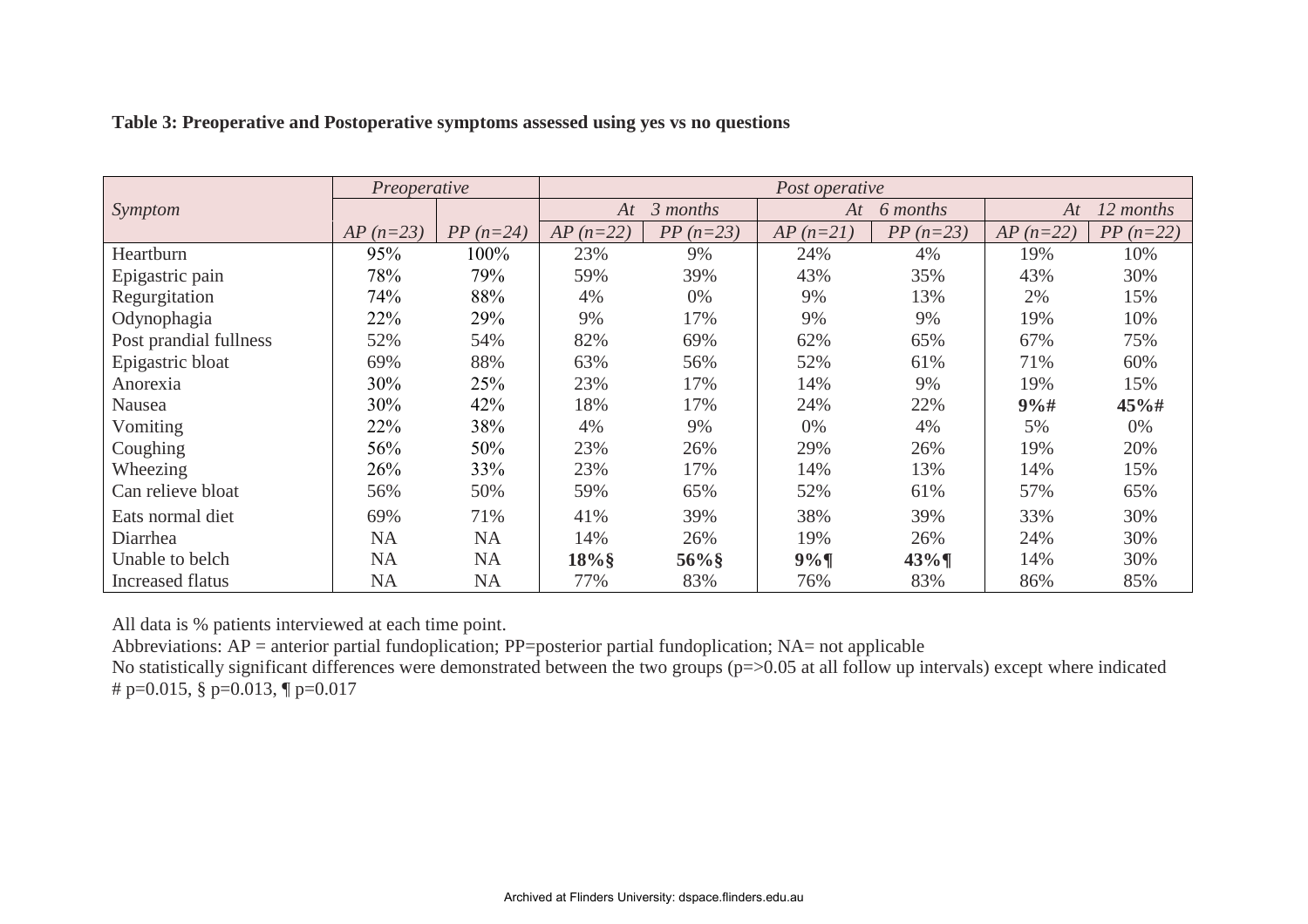|                 | Preoperative   |                  | Postoperative  |                |                |                |                 |                |  |  |
|-----------------|----------------|------------------|----------------|----------------|----------------|----------------|-----------------|----------------|--|--|
| Variable        |                |                  |                | 3 months<br>At |                | At 6 months    | 12 months<br>At |                |  |  |
|                 | $AP (n=23)$    | $PP(n=24)$       | $AP (n=22)$    | $PP(n=23)$     | $AP(n=21)$     | $PP(n=23)$     | $AP (n=22)$     | $PP(n=22)$     |  |  |
| Dysphagia       |                |                  |                |                |                |                |                 |                |  |  |
| Lumpy solids    | 35%            | 58%              | 41%            | 26%            | 33%            | 17%            | 33%             | 15%            |  |  |
| Soft solids     | 13%            | 25%              | 14%            | 9%             | 9%             | 4%             | 5%              | $0\%$          |  |  |
| Liquids         | 9%             | 21%              | 14%            | 13%            | 19%            | 13%            | 9%              | 5%             |  |  |
| Visual analog   |                |                  |                |                |                |                |                 |                |  |  |
| scale           |                |                  |                |                |                |                |                 |                |  |  |
| Solids          | $2.0(0.7-3.3)$ | $3.8(2.3-5.3)$   | $3.9(2.6-5.1)$ | $2.9(1.5-4.2)$ | $2.2(1.0-3.5)$ | $2.0(0.9-3.1)$ | $3.3(1.8-4.8)$  | $2.2(1.0-3.3)$ |  |  |
| Liquids         | $0.8(0.1-1.8)$ | $0.9(0.1 - 1.8)$ | $1.2(0.2-2.3)$ | $1.0(0.3-1.7)$ | $1.0(0.2-1.8)$ | $0.9(0.2-1.6)$ | $1.2(0.4-2.0)$  | $0.4(0-0.8)$   |  |  |
| Dysphagia score |                |                  |                |                |                |                |                 |                |  |  |
| Overall result  | 6.5            | 11.2             | 10.9           | 10.3           | 10.7           | 7.0            | 10.6            | 5.7            |  |  |
|                 | $(2.0-11.1)$   | $(6.3-16.2)$     | $(7.1 - 14.6)$ | $(5.5-15.1)$   | $(6.3-15.1)$   | $(3.6-10.4)$   | $(5.5 - 15.7)$  | $(2.7 - 8.7)$  |  |  |
| Scored 0 only   | 65%            | 38%              | 23%            | 30%            | 33%            | 39%            | 29%             | 35%            |  |  |

**Table 4: Dysphagia Assessment** 

All data given as percentages or mean (95% CIs).

Abbreviations:  $AP =$  anterior partial fundoplication; PP=posterior partial fundoplication; NA= not applicable

No statistically significant differences were demonstrated between the two groups (p=>0.05 at all follow up intervals) except where indicated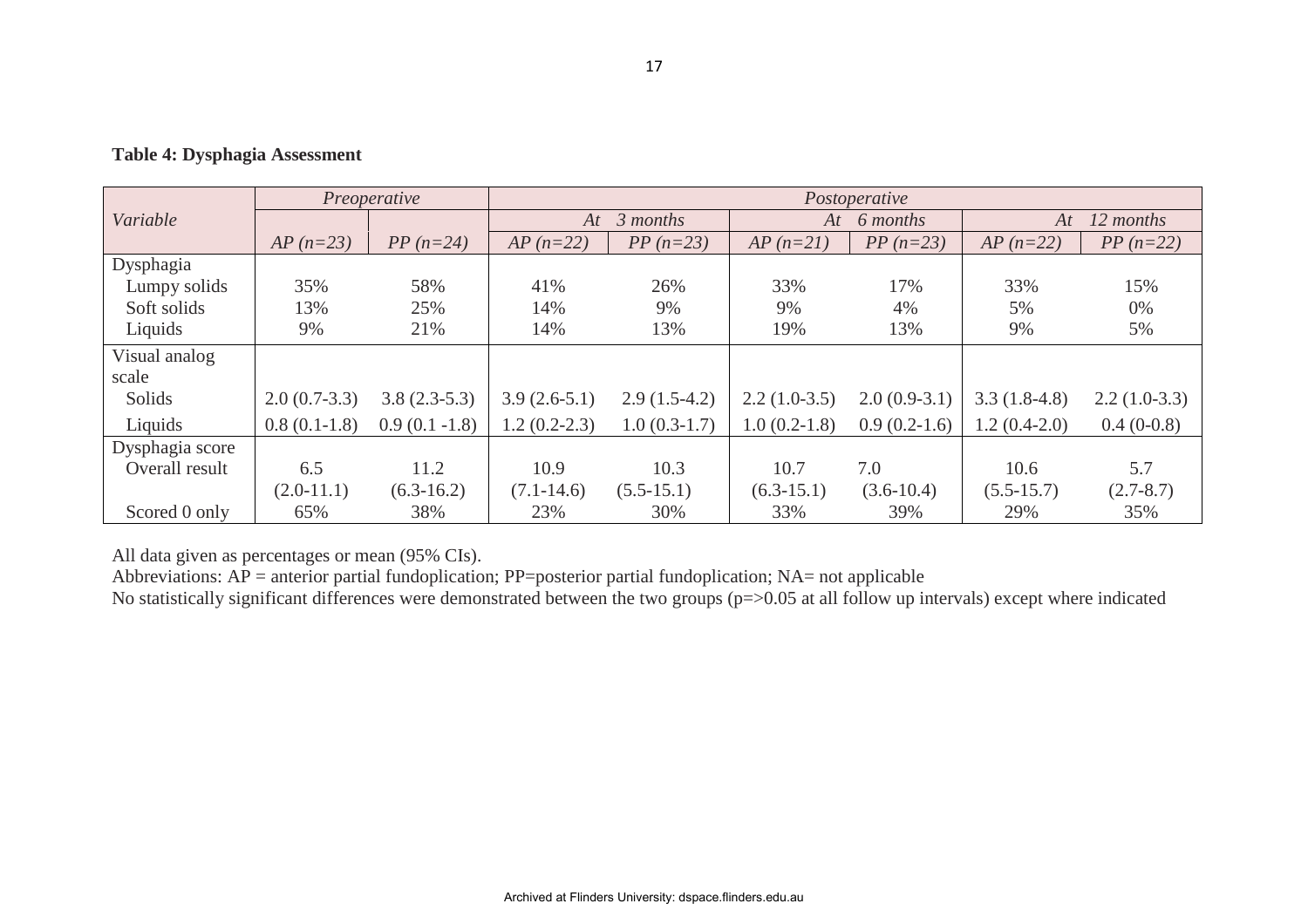|                         | Type of fundoplication |                   |                |
|-------------------------|------------------------|-------------------|----------------|
| Variable                | Anterior               | Posterior         | <i>p</i> value |
| Preoperative            |                        |                   |                |
| LOS resting pressure    | $11.2(6.2-16.1)$       | $11.7(6.5-16.9)$  | 0.991          |
| (mmHg)                  |                        |                   |                |
| LOS residual relaxation | $2.9(0.9-4.9)$         | $2.6(1.3-3.9)$    | 0.737          |
| Pressure (mmHg)         |                        |                   |                |
| % with resting LESP $<$ | 61%                    | 61%               | 1.000          |
| 10mmHg                  |                        |                   |                |
| Post operative          |                        |                   |                |
| LOS resting pressure    | 25.2 (12.9-37.4)       | $19.8(13.5-26.1)$ | 0.742          |
| (mmHg)                  |                        |                   |                |
| LOS residual relaxation | $8.2(3.8-12.5)$        | $7.0(4.0-10.0)$   | 0.936          |
| Pressure (mmHg)         |                        |                   |                |
| % with resting LESP $<$ | 85%                    | 71%               | 0.648          |
| 10mmHg                  |                        |                   |                |

## **Table 5: Oesophageal Manometry Outcomes**

All data expressed as % or mean (95% CIs)

LOS = lower oesophageal sphincter